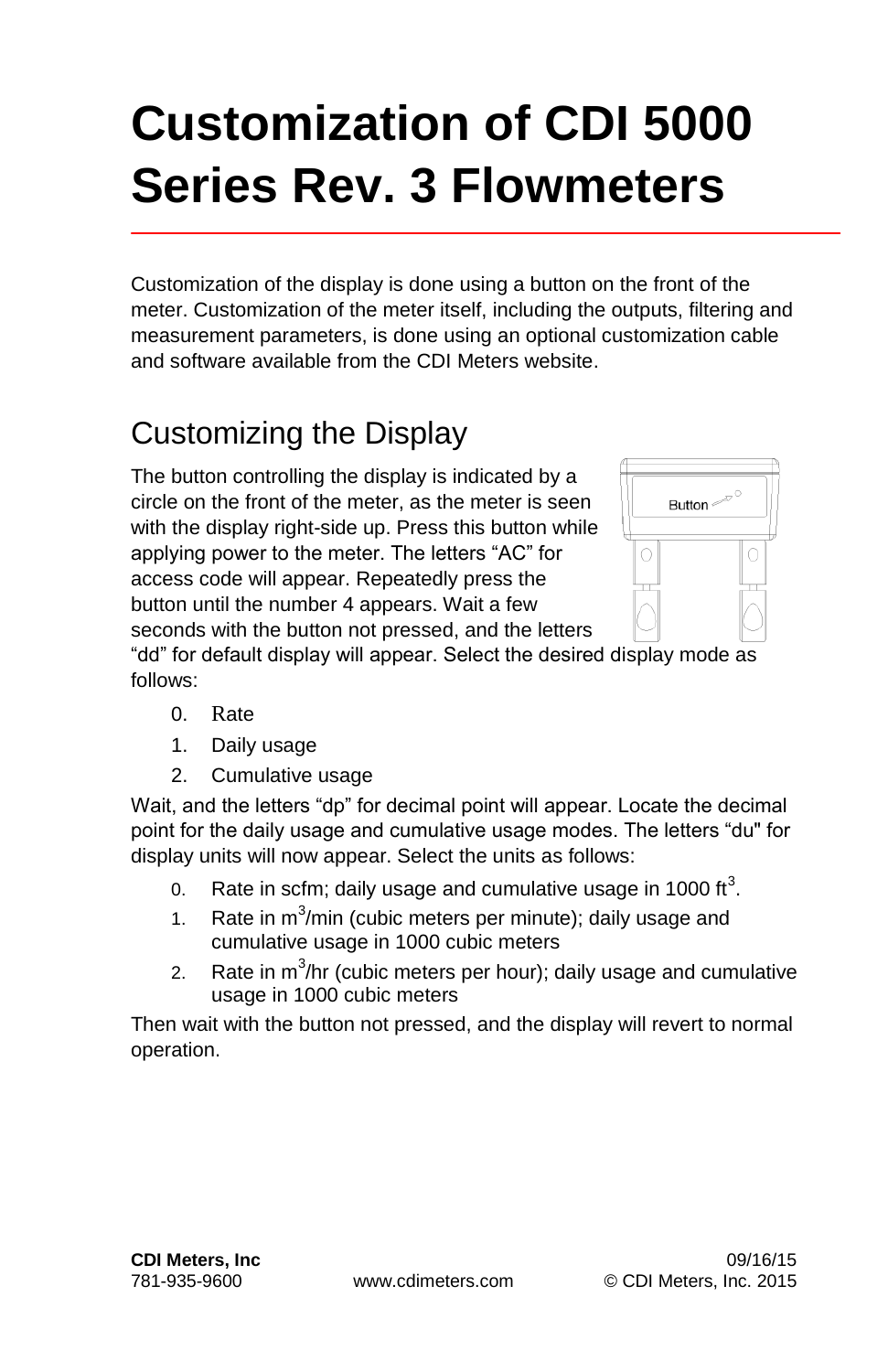## Customizing the Meter

#### **Installing the Software and the Configuration Cable**

Download and install the software from the CDI website, www.cdimeters.com/CDIMSWeb/. Plug the configuration cable into a serial port in your computer; allow time for the computer to recognize and install the cable and its associated comm port.

#### **Connecting to the Meter**

Once you have the cable connected and the software running, open the meter and remove the display (no need to unplug). With the meter not powered, plug the configuration cable into the five-pin connector inside the meter. The white mark on the cable should be toward the white dot on the circuit board. If you would like to change the units of measure displayed on the computer screen, do so now. Next, click the "connect" button in the software. The software will indicate "Meter connected OK" and display the configuration parameters read from the meter.

#### **Setting the Parameters**

To change the parameters, change the values on the screen and then write them back to the meter by selecting *meter/write parameters*. To restore the factory default values, select *meter/restore defaults*. The parameters can be displayed without connecting to a computer by using the button on the main circuit board, as discussed on the last page.

The parameters:

1 Milliamp Scaling (*default units: scfm*)

The milliamp scale value is the flow corresponding to an output of 20 mA; 4 mA always represents no flow. While the milliamp scale value can be set as high as desired, the meter's accuracy is reduced above its recommended operating range and at very high flow rates, its output may plateau, not changing with increasing flow. The default value is the maximum of the meter's recommended operating range.

- 2 Pulse Scaling (*default units: scf*) The pulse scale factor is the quantity, or mass, of air corresponding to one pulse of the output; the default value is one standard cubic foot.
- 3 High Threshold (*default units: scfm*) The pulse output becomes a threshold output if the high threshold is set above zero. In this mode, the output turns on when the flow rises above the high threshold and turns off when it drops below the low threshold. The default value is zero.
- 4 Low Threshold (*default units: scfm*) (see above) The default value is zero; it must be set above zero, but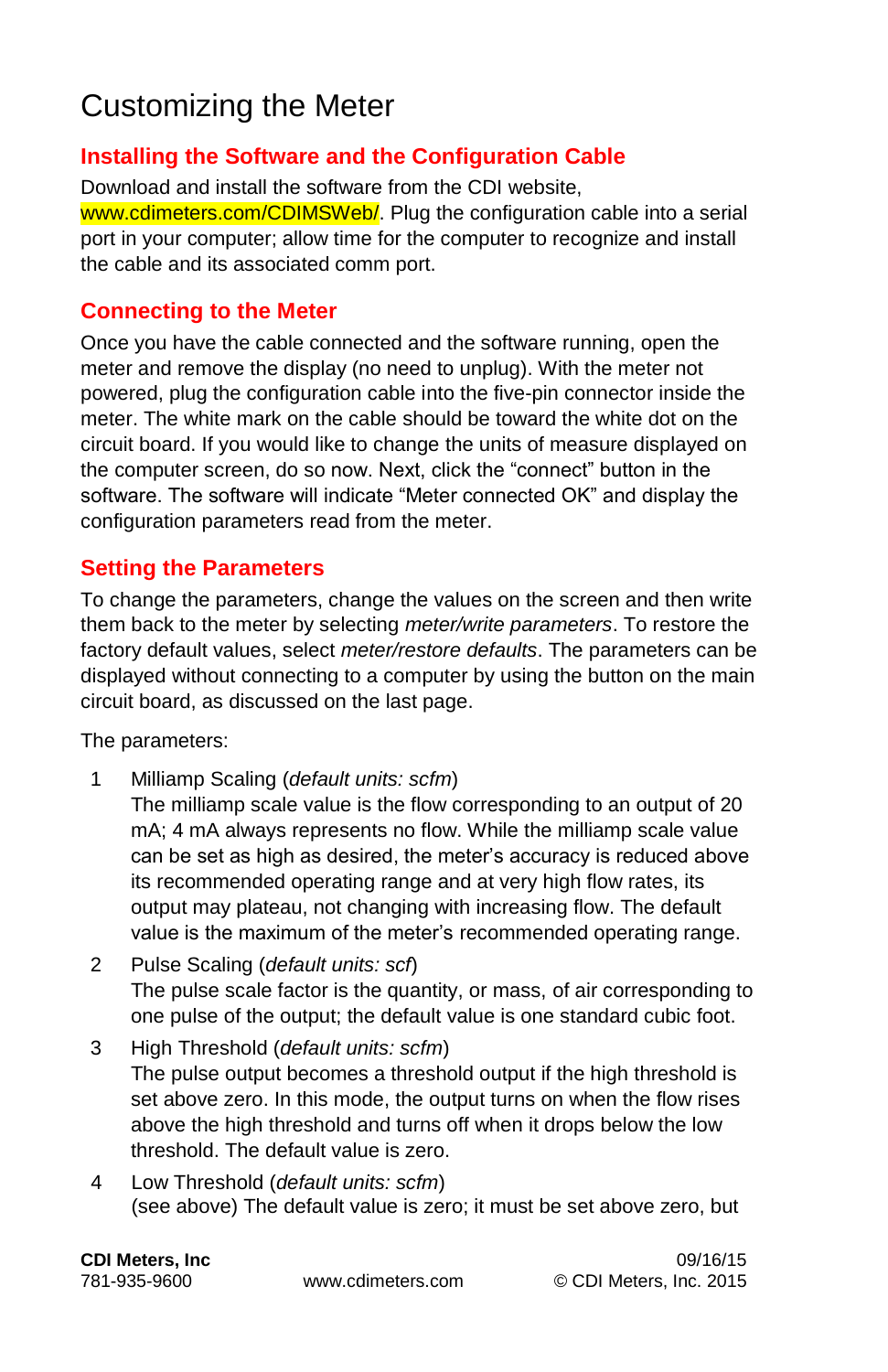below the high threshold, for normal operation of the output in the threshold mode.

- 5 Application Pipe Inside Diameter (*default units: mm*) When meters are installed on pipes whose inside diameters differ from those of the pipes on which they were calibrated, the resulting error can be reduced by adjusting this value. Doing this will not compensate for differences in the distance the probes project into the pipe, or for differences in wall roughness, but it will reduce the error caused by small differences in pipe inside diameter. By default, this is set to the calibration pipe inside diameter.
- 6 Calibration Pipe Inside Diameter (*default units: mm*) (see above) This value is set at the time of calibration.
- 7 Application Pressure (*default units: psia*) Due to small shifts in the properties of air with pressure, the meter's output increases by about two percent for every increase in pressure of 100 psi. This shift is small enough that for most compressed-air applications close to 100 psig, no adjustment is necessary. However, if the meter will be used at pressures above 200 psig or at atmospheric pressure, an adjustment is warranted. Please note that the application pressure is entered as absolute pressure (psia), not as gauge pressure (psig).
- 8 Filter Factor

In most air metering applications, the indicated flow fluctuates both because of turbulence and because of actual variations in flow. An averaged, or filtered, value is easier to read and more meaningful. The meter applies a simple digital filtering routine, giving a time constant in response to a step change in flow as follows:

| factor      |            |            |          |          |           |         |
|-------------|------------|------------|----------|----------|-----------|---------|
| time const. | $0.7$ sec. | $1.7$ sec. | 3.7 sec. | 7.7 sec. | $16$ sec. | 32 sec. |
| factor      |            |            |          | 10       |           | 12      |
| time const. | $1.1$ min. | 2.1 min.   | 4.3 min. | 9 min.   | 17 min.   | 34 min. |

9 Reference Temperature (*default units:°C*)

There are several units of mass of standard air in use; they differ in the temperature and pressure at which the standard is defined. CDI flowmeters always take 14.7 psia as the pressure. The temperature is set, by default, to 20°C and this is appropriate for most applications. DIN standard 1343 specifies a temperature of 0°C and 14.7 psia (101.325 kPa) while ISO 2533 specifies 15°C and 14.7 psia. The meter can be set to read in accordance with either of these standards by setting the appropriate reference temperature.

10 Firmware Revision